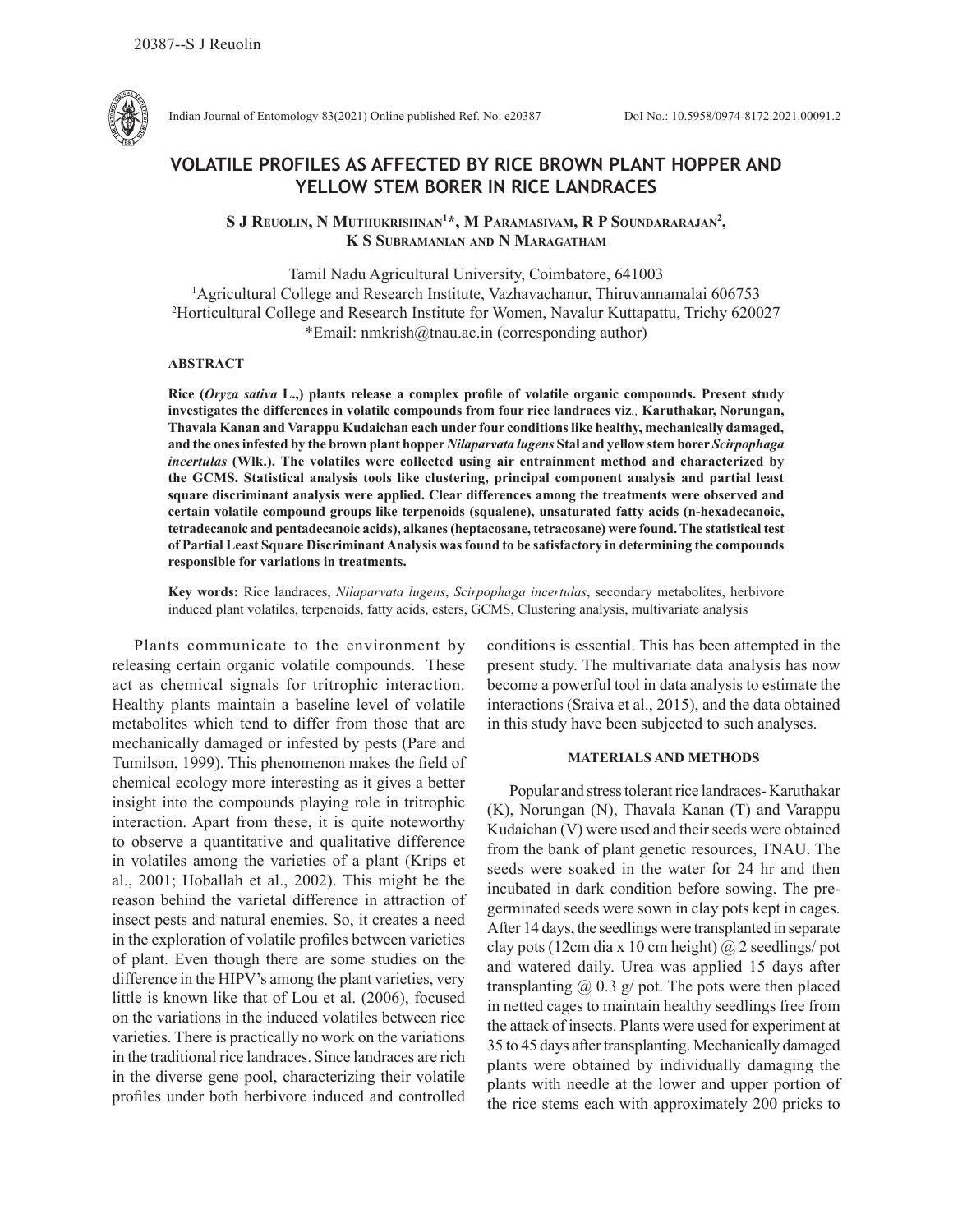simulate the feeding behaviour of brown plant hopper (BPH) *Nilaparvata lugens* (Stal).

Nymphs and adults of BPH were collected from the Tamil Nadu Agricultural University rice fields and released into the cages where TN1 (susceptible) potted plants were maintained. The BPH was allowed to multiply and then their nymphs were selected for the experiment. Three second/ third instar nymphs/ seedling were allowed to feed after starving for 2 hr. Similarly, rice yellow stem borer (YSB) *Scirpophaga incertulas* (Walker) females were collected from the field and released into the cages with TN1 variety for oviposition. The eggs were allowed to hatch and the 1<sup>st</sup> instar larvae were collected using the camel hair brush and released on to the 35 to 45-days old Karuthakar, Norungan, Thavala Kanan and Varappu Kudaichan seedlings. Each tiller was released with five to six larvae, and these used. Two replications were maintained for each, with a total of 16 treatments used in volatile collection.

Plant volatile collection was made using the air entrainment method. The volatile collection system basically consists of a vertically placed cylindrical glass tube (62 cm height, 6 cm internal dia). The bottom part of the cylinder was left open in order to fit the plant inside. The top of the cylinder has two raised ports (2 cm height x 0.8 cm internal dia) of which air was passed through one port and the plant volatile was collected through the other. Aquarium pump (Champion, CX-0088) was used to provide air  $\omega$  1.0 l/ min. purified and humidified air was passed by the means of activated charcoal and humidifier. The purified air after passing through the plant was pulled (0.8 l/ min) through a super Q-absorbent trap (volatile collection trap) in order to collect the volatiles. The bottom of the cylinder around the base of the plant was covered with aluminium foil to prevent the contamination of soil volatiles. The entire system was sealed air tight. Volatile collection was carried out for 24 hr and the collected volatiles were extracted from the collection trap with 700 µl of hexane in GC vials before stored at -20°C until further use.

The Clarus SQ 8C Gas Chromatography- Mass Spectrometer instrument was set as follows: Injector port temperature set to 220°C, Interface temperature as 250°C, and source kept at 220°C. The oven temperature programmed as available,  $75^{\circ}$ C for 2 min,  $150^{\circ}$ C @ 10°C/ min, up to 250°C @ 10°C/ min. Split ratio set as 1:12. The DB-5 MS capillary standard non- polar column was used. Helium was used as the carrier gas at 1 ml/ min. The MS data system has inbuilt libraries for searching and matching the spectrum. Interpretation of

mass spectrum of GC-MS was done using the database of National Institute of Standard and Technology (NIST14). The spectrum of the known component was compared with the spectrum of the known components stored in the inbuilt library. The raw data of peak areas of volatile compounds were tested for normality and proceeded with the non-parametric Kruskal-Wallis test. Heat map analysis was performed using the package "d3.heatmap". K means clustering was done using the "stats" package and kmeans function. The number of clusters for kmeans clustering is found by silhouette method. Hierarchical clustering analysis using ward method was done. In order to reduce the dimensionality of the multivariate data, Principal Component Analysis (PCA) was performed using the prcromp function with the data centered and scaled before analysis. Partial Least Square Discriminant Analysis (PLS-DA) was done using "mixOmics package". All the statistical analysis was performed using the R statistical software (R version 4.0).

#### **RESULTS AND DISCUSSION**

Among the headspace volatiles released by the rice landraces Karuthakar, Norungan, Thavala Kanan and Varappu Kudaichan (healthy, mechanically damaged, BPH infested and YSB infested), 45 volatile organic compounds (VOC's) were identified (Table 1). These 45 volatile compounds were selected from the total observed compounds based on their repeated occurrence in replications. Nineteen compounds were found to be significantly different ( $p<0.05$ ) among the treatments.

Heat map analysis as given in Fig. 1 provides the distribution of important volatiles among the sixteen treatments. Similar colour in the heatmap indicates the similar level of compound- darker the colour, higher is the concentration, and lightest blue colour indicates those undetected compounds. The results reveals qualitative and quantitative differences among the 45 volatile compounds. *K* means clustering yielded two clusters by silhouette method (Fig. 3) whereas hierarchical clustering resulted in three clusters (Fig. 2). The size of the clusters are 4 (all the treatments of Varappu Kudaichan) and 12 (Fig. 4). In hierarchical clustering, all the four treatments of Varappu Kudaichan were grouped under a cluster like *k*-means clustering. Compared to *k* means clustering hierarchical clustering was more consisted with those of PCA and PLSDA. Hong et al*.* (2014) also reported the precision of hierarchical clustering over k means clustering. Both the clustering analysis performed in the present study had separated the treatments of Varappu Kudaichan into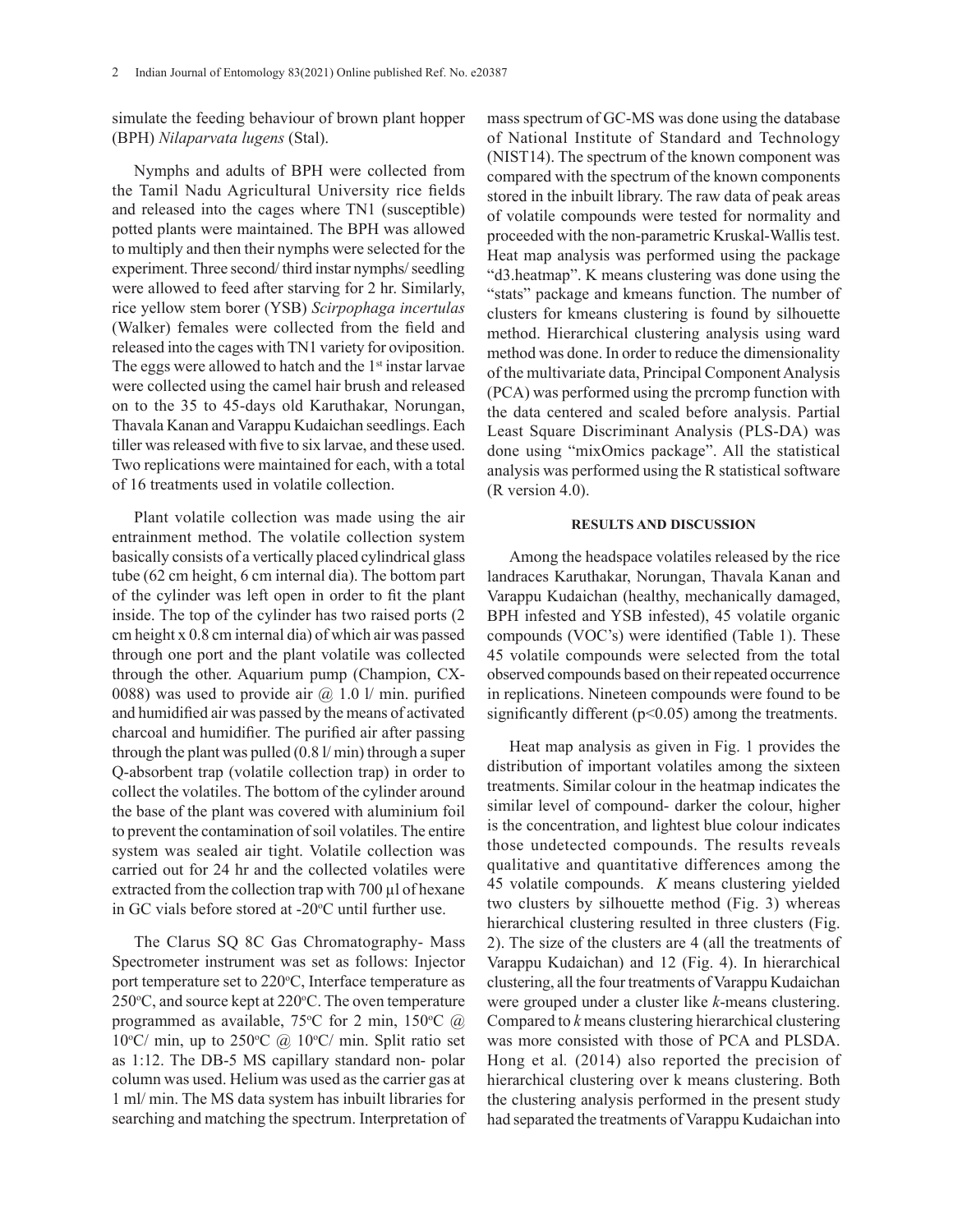| P <sub>value</sub>           |                                                              | 0.0926                                |                                                   | 0.1493                |                        |                      | $0.0227*$     |               | $0.0229*$                                               |                                   | 0.0563              | $0.0382*$      |           | 0.0561           | 0.0944             |                                            |                       |              | $0.0382*$                  | 0.1053             | 0.0793             | 0.0518             | 0.0782        |             | 0.0926           | (cond.)                        |
|------------------------------|--------------------------------------------------------------|---------------------------------------|---------------------------------------------------|-----------------------|------------------------|----------------------|---------------|---------------|---------------------------------------------------------|-----------------------------------|---------------------|----------------|-----------|------------------|--------------------|--------------------------------------------|-----------------------|--------------|----------------------------|--------------------|--------------------|--------------------|---------------|-------------|------------------|--------------------------------|
|                              | <b>VYSB</b>                                                  | $\circ$                               |                                                   | $\circ$               |                        |                      | $\circ$       |               | 0                                                       |                                   | $\circ$             | $\circ$        |           | 0                | $3.40 +$           | 0.18                                       |                       |              | $\circ$                    | $\circ$            | 0                  | 0                  | 0             |             | 0                |                                |
| Varappu Kudaichan (mean      | relative peak area $\pm$ Std. error)<br><b>VBPH</b>          | $\circ$                               |                                                   | 0                     |                        |                      | ⊂             |               | 0                                                       |                                   | $0.42 +$<br>0.01    | $\circ$        |           | $\circ$          | $0.51 \pm$         | 0.04                                       |                       |              | 0                          | ⊂                  | 0                  | 0                  | $0.38 +$      | 0.03        | $\circ$          |                                |
|                              | VMD                                                          | $\circ$                               |                                                   | 0                     |                        |                      | ⊂             |               | ⊂                                                       |                                   |                     | 0              |           | 0                | $.82 +$            | 0.17                                       |                       |              | ⊂                          |                    | ⊂                  | ⊂                  | $0.25 +$      | 0.01        | $\circ$          |                                |
|                              | F                                                            | $\circ$                               |                                                   | 0                     |                        |                      | $\circ$       |               | ⊂                                                       |                                   | $\circ$             | 0              |           | 0                | 4.19±              | 0.23                                       |                       |              | ⊂                          | ⊂                  | ⊂                  | ⊂                  | ⊂             |             | $0.41 \pm$       | 0.08                           |
|                              | <b>TYSB</b>                                                  | 0                                     |                                                   | $0.95 +$              | 0.05                   |                      | $0.45 +$      |               | $\begin{array}{c} 0.01 \\ 0.72 \pm \\ 0.12 \end{array}$ |                                   | $0.46\pm$<br>0.03   | $0.36 \pm$     | 0.04      | $0.36 +$<br>0.01 | $1.45 +$           | 0.01                                       |                       |              | $0.37 +$<br>$0.01\,$       | 0.05<br>0.304      | $\circ$            | $0.31 +$<br>0.01   | $\circ$       |             | $0.44 \pm$       | 0.12                           |
| Thavala kanan (mean relative | peak area $\pm$ Std. error)<br>TBPH                          | $\circ$                               |                                                   | $\circ$               |                        |                      | $\frac{1}{2}$ | 0.01          | $\circ$                                                 |                                   | $\circ$             | 0              |           | ⊂                | ⊂                  |                                            |                       |              | $\circ$                    | $1.27 \pm$<br>0.03 | $\circ$            | $0.63 +$<br>0.03   | $\circ$       |             | $\circ$          |                                |
|                              | TMD                                                          | $\circ$                               |                                                   | 0                     |                        |                      | ⊂             |               | 1.76±                                                   | 0.01                              | 0                   | ⊂              |           | ⊂                | 0                  |                                            |                       |              | $\circ$                    | 0                  | $0.41 \pm$<br>0.01 |                    | $0.39 +$      | 0.01        |                  |                                |
|                              | H                                                            | $\circ$                               |                                                   | $\circ$               |                        |                      | $0.32 +$      | 0.06          | $\circ$                                                 |                                   | $\circ$             | 0              |           | $0.27 +$<br>0.01 | $0.38 +$           | $\mathfrak{S}$                             |                       |              | $0.24 \pm$<br>0.02         | $\circ$            | $0.26 +$<br>0.01   | $\circ$            | $0.69 +$      | 0.01        | $\circ$          |                                |
|                              | <b>NYSB</b>                                                  | 0                                     |                                                   | $0.49 +$              | 0.01                   |                      | 0             |               | $0.85 +$                                                | 0.08                              | 0                   | 0              |           | 0                | $5.98 +$           | 0.51                                       |                       |              |                            | 0                  | 0                  | 0                  | $0.32 +$      | 0.01        | $\circ$          |                                |
| Norungan (mean relative peak | <b>NBPH</b>                                                  | $\circ$                               |                                                   | 0                     |                        |                      | $0.84 \pm$    | 0.04          | $\circ$                                                 |                                   | $\circ$             | 0              |           | 0                | $0.75 +$           | 0.01                                       |                       |              | ⊂                          | ⊂                  | 0                  | $1.07 +$<br>0.44   | $\circ$       |             | $\circ$          |                                |
|                              | $area \pm Std$ . $error$<br><b>NMD</b>                       | 2.96<br>$3.47 +$                      |                                                   | $1.53 \pm$            | 0.02                   |                      | $0.29 +$      | 0.01          | $0.59 \pm$                                              | 0.04                              | $0.36 +$<br>0.01    | 0              |           | 0                | 0                  |                                            |                       |              |                            |                    | 0                  | 0                  | $\circ$       |             | 0                |                                |
|                              | E                                                            | $\circ$                               |                                                   | $2.14 +$              | 0.01                   |                      | 0             |               | $0.77 + 0.50$                                           |                                   | $0.61 \pm$<br>0.01  | $\circ$        |           | $\circ$          | 0                  |                                            |                       |              | 0                          | 0                  | 0                  | 0                  | $0.65 \pm$    | 0.01        | $\circ$          |                                |
|                              | <b>KYSB</b>                                                  | $3.41 \pm$<br>$1.31\,$                |                                                   | $2.54 \pm$            | 1.20                   |                      | $\circ$       |               | $1.57 \pm$                                              | 0.98                              | $\circ$             | 0              |           | 0                | 0                  |                                            |                       |              | $\circ$                    | ⊂                  | 0                  | 0                  | $0.56 \pm$    | 0.06        | $\circ$          |                                |
|                              | Karuthakar (mean relative peak<br>area ± Std. error)<br>KBPH |                                       |                                                   |                       |                        |                      | $0.87 +$      | 0.02          | $\circ$                                                 |                                   |                     |                |           |                  | $0.99 +$           | 0.01                                       |                       |              |                            | $0.91 +$<br>0.05   | $1.56\pm$<br>0.01  | $1.02 +$<br>0.01   |               |             |                  |                                |
|                              | KMD                                                          | $\circ$                               |                                                   | $0.71 \pm$            | 0.31                   |                      | $\circ$       |               | $10.34 \pm$                                             | 5.04                              | $\circ$             | $0.10\pm$      | 0.01      | $\circ$          | $\circ$            |                                            |                       |              | $\circ$                    | ⊂                  | 0                  | 0                  | $0.36 \pm$    | 0.01        | $\circ$          |                                |
|                              | KH                                                           | $\circ$                               |                                                   | $1.24 \pm$            | 1.05                   |                      | $\circ$       |               | 5.04±                                                   | 0.48                              | $\circ$             | 0              |           | 0                | 0                  |                                            |                       |              | $\circ$                    | $\circ$            | $\circ$            | $\circ$            | $\circ$       |             | 0                |                                |
| Compound                     |                                                              | $(1S, 14S)$ -Bicyclo<br>$(12.10.0)$ - | 24-octaoxatetracosane<br>3, 6, 9, 12, 15, 18, 21, | $(2S, 2'S)-2, 2'-Bis$ | $(1,4,7,10,13)$ -penta | oxacyclopentadecane) | 1,2-Diamino-2 | methylpropane | <u>ام</u><br>1,4,7,10,13,16,1                           | Heptaoxa-2-cyclo<br>neneicosanone | 17-Pentatriacontene | 1-Hexadecanol, | 2-methyl- | 1-Penten-3-ol    | 2,2,4-Trimethyl-3- | $(3, 8, 12, 16$ -tetramethyl<br>heptadeca- | 3,7,11,15-tetraenyl)- | cyclohexanol | 2-Aminocyano-<br>acetamide | 2-Decanol          | 2-Ethyl-oxetane    | 2-Ketobutyric acid | 2-Myristynoyl | pantetheine | 2-Nonadecanone   | 2,4-dinitrophenyl<br>hydrazine |
| S. No.                       |                                                              |                                       |                                                   | $\overline{\sim}$     |                        |                      | $\sim$        |               | 4                                                       |                                   | 5.                  | ی              |           | $\overline{r}$ . | ∞ं                 |                                            |                       |              | $\circ$                    | $\overline{10}$ .  | $\equiv$           | $\overline{2}$ .   | <u>13</u> .   |             | $\overline{4}$ . |                                |

Table 1. Volatile compounds (head space) obtained from the rice landraces Table 1. Volatile compounds (head space) obtained from the rice landraces

Volatile profiles as affected by rice brown plant hopper and yellow stem borer in rice landraces 3 S J Reuolin et al.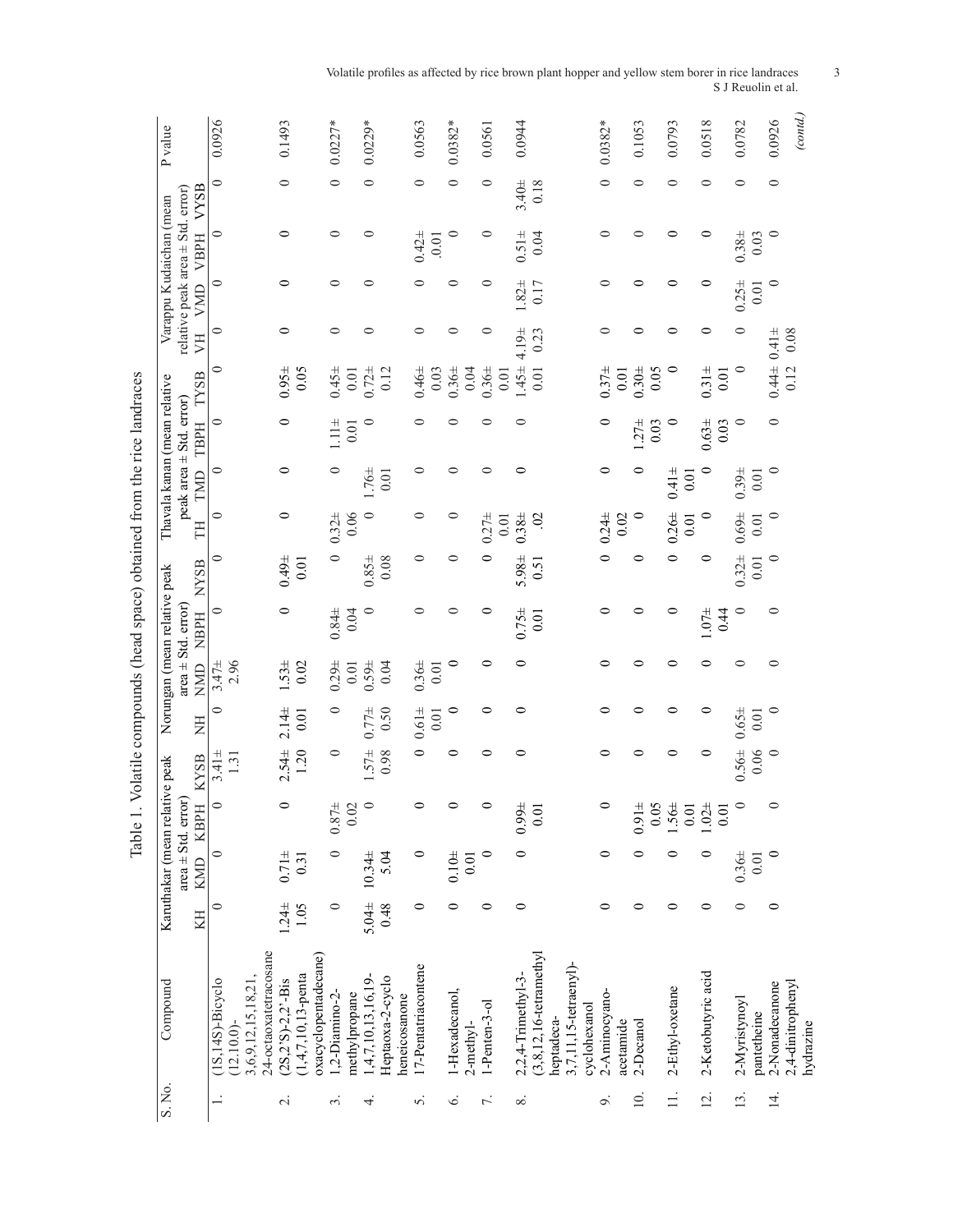| Ξ |  |
|---|--|
|   |  |
|   |  |
|   |  |

| (Table 1 contd) | P value                        |                                                     | 0.2504                                                                                                | $0.0088*$                         | 0.0561                                                                              | 0.0561                                                   | $0.0474*$        | $0.0210*$              | $0.0088*$         | $0.04472*$                                      | 0.1388               | 0.0793           | $0.0088*$          | 0.0577               | 0.1755                                    | 0.4514                 | $0.0362*$            | $0.0088*$                      | (cond.) |
|-----------------|--------------------------------|-----------------------------------------------------|-------------------------------------------------------------------------------------------------------|-----------------------------------|-------------------------------------------------------------------------------------|----------------------------------------------------------|------------------|------------------------|-------------------|-------------------------------------------------|----------------------|------------------|--------------------|----------------------|-------------------------------------------|------------------------|----------------------|--------------------------------|---------|
|                 |                                | VYSB                                                | $\circ$                                                                                               | $\circ$                           | $\circ$                                                                             | 0                                                        | $\circ$          | $\circ$                | $\circ$           |                                                 | 5.134<br>0.04        | $\circ$          | $\circ$            | $\circ$              | 0                                         | 0                      | $\circ$              | $\circ$                        |         |
|                 | Varappu Kudaichan (mean        | relative peak area $\pm$ Std. error)<br><b>VBPH</b> | $\circ$                                                                                               | 0                                 |                                                                                     | ⊂                                                        | 0                |                        |                   | $0.58 \pm$<br>0.03                              | $4.78 +$<br>0.13     | $\circ$          | 0                  |                      |                                           |                        |                      | ⊂                              |         |
|                 |                                | <b>NND</b>                                          | $\circ$                                                                                               | $\circ$                           | 0                                                                                   | $\circ$                                                  | 0                | 0                      | 0                 | 0                                               | 0                    | 0                | 0                  | ⊂                    | 0                                         | 0                      | 0                    | 0                              |         |
|                 |                                | F                                                   | $\circ$                                                                                               | 0                                 | 0                                                                                   | 0                                                        | $\circ$          | 0                      | $\circ$           | 0                                               | $4.38 \pm$<br>0.02   | $\subset$        | 0                  | ○                    | ⊂                                         | 0                      | 0                    | 0                              |         |
|                 |                                | <b>TYSB</b>                                         | 0.264<br>0.01                                                                                         |                                   | ⊂                                                                                   | 0                                                        | $0.24 +$<br>0.02 | $0.34 +$<br>0.01       | 0                 | 0                                               | $3.74 \pm$<br>2.43   | $\circ$          | 0                  |                      |                                           | 0                      | $0.28 +$<br>0.01     | $\circ$                        |         |
|                 | Thavala kanan (mean relative   | peak area ± Std. error)<br>TBPH                     | $\circ$                                                                                               | 0                                 | ⊂                                                                                   | $\circ$                                                  | $1.39 +$<br>0.01 | $1.23 +$<br>0.01       | $\circ$           | $\circ$                                         | $1.18\pm$<br>0.20    | $2.15 +$<br>0.01 | $\circ$            | 0                    | 0                                         | 0                      | $0.68\pm$<br>0.02    | $2.35 +$<br>0.21               |         |
|                 |                                | TMD                                                 | $0.23 +$<br>0.01                                                                                      | 0                                 | $0.27 +$<br>0.01                                                                    | $0.57 +$<br>0.02                                         | $0.24 +$<br>0.04 | $\circ$                | 0                 | $0.54 \pm$<br>$0.01$                            | 0                    |                  | ⊂                  | 0                    | $020.78 \pm$<br>0.02                      | 0                      | $\circ$              | $\circ$                        |         |
|                 |                                | <b>HL</b>                                           | $\circ$                                                                                               | $\circ$                           | $0.27 +$<br>0.01                                                                    | 0                                                        | $\circ$          | 0                      | 0                 | 0                                               | $0.77 +$<br>0.51     | $0.30 +$<br>0.01 | $\circ$            | $\circ$              |                                           | 0                      | ⊂                    | 0                              |         |
|                 |                                | <b>NYSB</b>                                         | 0                                                                                                     | 0                                 | 0                                                                                   | $0.31 +$<br>$0.01$                                       | $0.25 +$<br>0.01 | 0                      | 0                 | 0                                               | 8.58±<br>0.03        | ⊂                | $\circ$            | $0.40 +$<br>$0.01\,$ | $0.91 +$<br>0.01                          | 0                      | 0                    | 0                              |         |
|                 | Norungan (mean relative peak   | <b>NBPH</b>                                         | 0                                                                                                     | ⊂                                 | ⊂                                                                                   | ⊂                                                        | 0                | ⊂                      | ⊂                 | 0                                               | $1.26 \pm$<br>$0.01$ | $\circ$          | $0.65 \pm$<br>0.26 | $\circ$              | $1.28 +$<br>0.03                          | $\circ$                | 0                    | 0                              |         |
|                 |                                | $area \pm Std$ . $error$<br>NMD                     | $\circ$                                                                                               | ⊂                                 |                                                                                     | ⊂                                                        | ⊂                |                        | ⊂                 | $0.18 +$<br>0.01                                | $1.83 +$<br>0.01     | $\circ$          | $\circ$            | $2.25 +$<br>0.01     | 0                                         | 0                      | $0.36 +$<br>0.01     | 0                              |         |
|                 |                                | E                                                   | $1.95 \pm$<br>0.01                                                                                    | 0                                 |                                                                                     | 0                                                        | 0                | 0                      | 0                 | $0.36 \pm$<br>0.01                              | $5.20 \pm$<br>0.14   | $\circ$          | $\circ$            | $0.69 +$<br>0.35     | $\circ$                                   | 0                      | 0                    | 0                              |         |
|                 |                                | <b>KYSB</b>                                         | $1.67 \pm$<br>0.11                                                                                    | 0                                 | 0                                                                                   | 0                                                        | 0                | 0                      | $\circ$           | $\circ$                                         | $\circ$              | $\circ$          | $\circ$            | $\circ$              | $2.29 +$<br>1.34                          | $\circ$                | 0                    | $\circ$                        |         |
|                 | Karuthakar (mean relative peak | KBPH                                                | $\circ$                                                                                               | $1.29 +$<br>0.07                  |                                                                                     |                                                          | $2.03 +$<br>1.24 | $1.10\pm$<br>0.30      | $0.83 +$<br>0.02  | $\circ$                                         | $\circ$              | $1.45 +$<br>0.01 | $\circ$            | $\circ$              | $\circ$                                   | $1.44 \pm$<br>$0.01\,$ | $1.08 +$<br>0.01     |                                |         |
|                 |                                | $area \pm Std$ . $error$<br>KMD                     | $\circ$                                                                                               | $\circ$                           | $\circ$                                                                             | $\circ$                                                  | $\circ$          | 0                      | $\circ$           | $\circ$                                         | $\circ$              | $\circ$          | $\circ$            | $\circ$              | $\circ$                                   | $\circ$                | $\circ$              | $\circ$                        |         |
|                 |                                | KH                                                  | $1.27 \pm$<br>0.35                                                                                    | $\circ$                           | $\circ$                                                                             | $\circ$                                                  | $\circ$          | 0                      | $\circ$           | $\circ$                                         | $\circ$              | $\circ$          | 0                  | $1.46 \pm$<br>0.98   | $\circ$                                   | $\circ$                | 0                    | $0.28 +$<br>$\overline{0.11}$  |         |
|                 | Compound                       |                                                     | $3^\circ, 8, 8^\circ$ -Trimethoxy-<br>$-1, 1, 4, 4$ , -tetrone<br>3-piperidyl-2,2'-<br>bi naphthalene | 3-Hydroxy-2-butanone<br>(Acetoin) | 3-tert-Butylsulfanyl-<br>3-fluoro-2-trifluoro<br>methyl acrylicacid<br>methyl ester | 6-O-(trimethylsilyl)-,<br>à-D-Glucofuranose,<br>cyclic 1 | Azetidine        | Borinic acid, diethyl- | Butoxyacetic acid | methanol, acetate<br>Dasycarpidan-1-<br>(ester) | Diisooctyl phthalate | Dodecanoic acid  | Heptacosane        | Heptaethylene glycol | Heptaethylene glycol<br>monododecyl ether | Hexacosane             | Methane, isocyanato- | 21-methyldocosanoate<br>Methyl |         |
|                 | S. No.                         |                                                     | 15.                                                                                                   | 16.                               | 17.                                                                                 | 18.                                                      | 19.              | 20.                    | 21.               | 22.                                             | 23.                  | 24.              | 25.                | 26.                  | 27.                                       | 28.                    | 29.                  | 30.                            |         |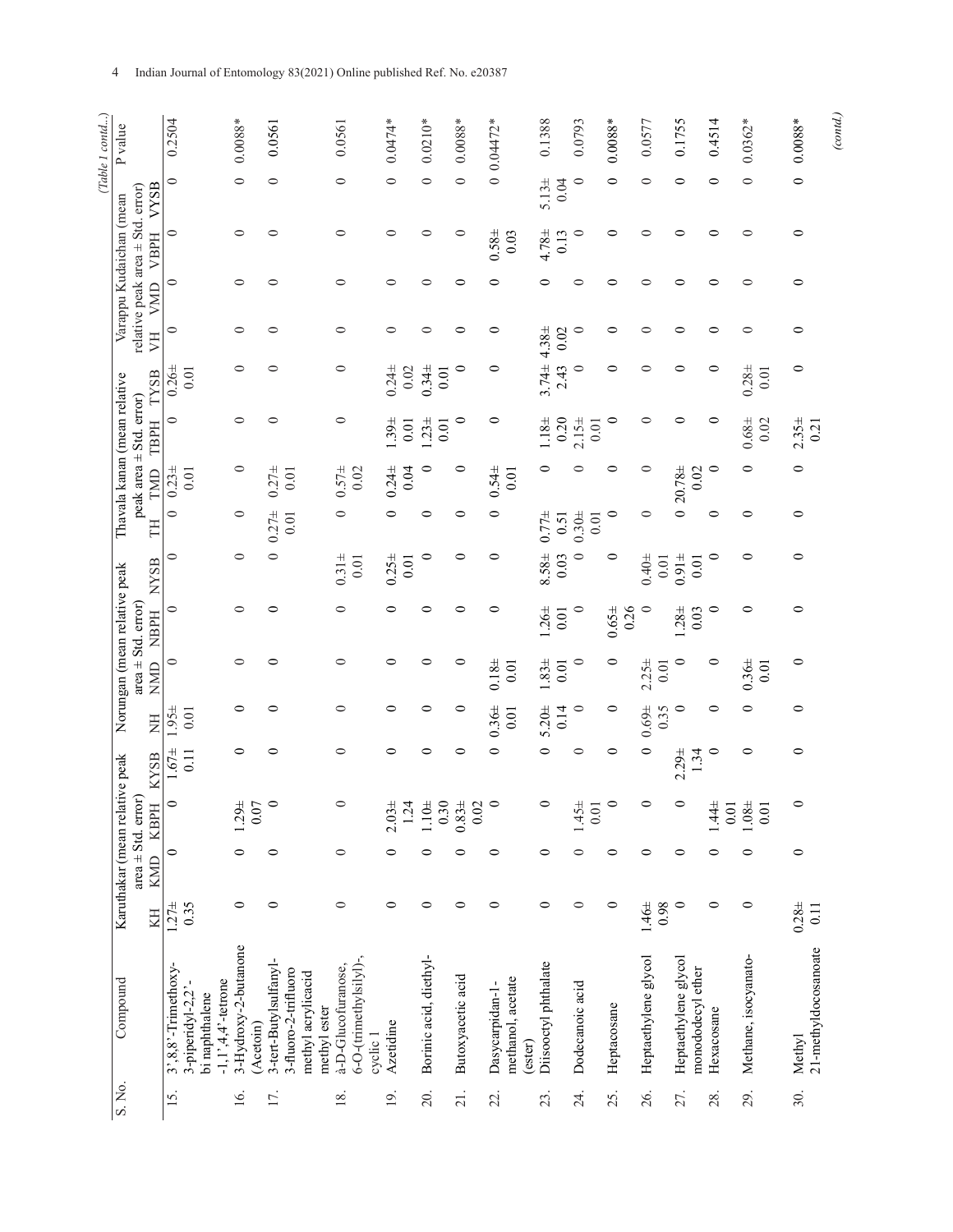| P value                        |                                      |             | $4.95 \pm 0.03995$ * |                | 0.4904<br>$\circ$ |      | $0.0088*$<br>0     | $0.0088*$<br>0        |      | 0.0561<br>$\circ$ |      | 0.1547                 |                  | 0.0985<br>$\circ$   |                   | 0.2579<br>0    |      | 0.0810             |      | $0.0088*$<br>$\circ$ |                         | $0.0382*$<br>$\circ$ | $0.0102*$                |      | 0.1053<br>$\circ$  | $0.0088**$           |      | 0.0561<br>$\circ$ |      |  |
|--------------------------------|--------------------------------------|-------------|----------------------|----------------|-------------------|------|--------------------|-----------------------|------|-------------------|------|------------------------|------------------|---------------------|-------------------|----------------|------|--------------------|------|----------------------|-------------------------|----------------------|--------------------------|------|--------------------|----------------------|------|-------------------|------|--|
|                                |                                      | VYSB        |                      | 0.26           |                   |      |                    |                       |      |                   |      | $0.44 +$               | 0.03             |                     |                   |                |      | $0.63 +$           | 0.04 |                      |                         |                      | $10.55 \pm$              | 0.33 |                    | $3.11 \pm$           | 0.09 |                   |      |  |
|                                |                                      | <b>VBPH</b> | $5.26 \pm$           | 0.13           | $\circ$           |      | ⊂                  | ⊂                     |      | 0                 |      | $0.87 +$               | 0.10             | $\circ$             |                   | 0              |      | $0.58 \pm$         | 0.02 | $\circ$              |                         | $\circ$              | $4.30 \pm$               | 0.07 | $\circ$            | $2.42 +$             | 0.03 | $\circ$           |      |  |
| Varappu Kudaichan (mean        | relative peak area $\pm$ Std. error) | VMD         | $2.63 \pm$           | 0.03           | ⊂                 |      | ⊂                  |                       |      |                   |      | $0.74 \pm$             | 0.23             | っ                   |                   | 0              |      | $0.42 +$           | 0.04 | 0                    |                         | $\circ$              | $7.45 \pm$               | 1.95 | ⊂                  | $1.62 +$             | 0.06 | $\circ$           |      |  |
|                                |                                      | F           | $3.58 \pm$           | 0.38           |                   |      | ⊂                  |                       |      |                   |      |                        |                  |                     |                   | ∊              |      | $0.61 \pm$         | 0.02 | 0                    |                         | $\circ$              | $6.74 \pm$               | 4.44 | $\circ$            | $2.49 +$             | 0.01 | $\circ$           |      |  |
|                                |                                      | TYSB        | $0.51 \pm$           | 0.13           | 0                 |      | ⊂                  |                       |      |                   |      | $0.25 +$               | 0.01             | 0                   |                   | $0.50 \pm$     | 0.02 | $0.75 +$           | 0.03 | 0                    |                         | 0                    | $\overline{\phantom{0}}$ |      | 0                  | $\overline{\bullet}$ |      | 0                 |      |  |
|                                |                                      | <b>TBPH</b> | 0                    |                | 0                 |      |                    |                       |      |                   |      |                        |                  |                     |                   |                |      |                    |      |                      |                         |                      |                          |      |                    |                      |      | 0                 |      |  |
| Thavala kanan (mean relative   | peak area ± Std. error)              | TMD         | $\frac{1}{21}$       | $\overline{0}$ |                   |      |                    |                       |      |                   |      |                        |                  | $0.85 +$            | 0.03              | $\frac{4}{21}$ | 0.01 | $.75 + 0.03$       |      |                      |                         | $0.25 +$             | $\circ$<br>0.01          |      | ⊂                  | ⊂                    |      | 0                 |      |  |
|                                |                                      | FH          | $0.52 +$             | 0.08           | 0                 |      | 0                  |                       |      | ⊂                 |      | $0.34 \pm$             | 0.06             | $0.60 +$            | 0.12              | 0              |      |                    |      |                      |                         |                      |                          |      |                    | 0                    |      | 0                 |      |  |
|                                |                                      | <b>NYSB</b> | $0.69 +$             | 0.13           | 0                 |      | ⊂                  |                       |      |                   |      | $0.48 +$               | 0.01             | $0.58 \pm$          | 0.03              | 0              |      | ⊂                  |      |                      |                         |                      |                          |      |                    | ⊂                    |      | 0                 |      |  |
| Norungan (mean relative peak   |                                      | <b>NBPH</b> | $0.58 \pm$           | 0.02           | 0                 |      | 0                  |                       |      | $0.43 +$          | 0.05 | $0.45 + 0.01$          |                  | $0.88 +$            | 0.01              | $\circ$        |      | $0.32 +$           | 0.01 |                      |                         | 0                    | っ                        |      | $0.36 \pm$<br>0.01 | $\circ$              |      | $4.40 \pm$        | 0.10 |  |
|                                | $area \pm Std$ . $error$             | <b>NMD</b>  | $0.50 \pm$           | $\overline{0}$ | $\circ$           |      | 0                  |                       |      |                   |      | $0.59 \pm$             | 0.22             | っ                   |                   | 0              |      |                    |      |                      |                         |                      | ⊂                        |      |                    | 0                    |      | $0.31 \pm$        | 0.07 |  |
|                                |                                      | E           | $0.28 +$             | 0.02           | $\circ$           |      | ⊂                  | ⊂                     |      | 0                 |      | $0.68 \pm$             | $\overline{0.0}$ | $\circ$             |                   | $0.27 +$       | 0.03 | ⊂                  |      | ⊂                    |                         | ⊂                    | ⊂                        |      | ⊂                  | 0                    |      | 0                 |      |  |
|                                |                                      | <b>KYSB</b> | $0.31 +$             | 0.07           | $\circ$           |      | $0.84 \pm$<br>0.27 |                       |      | $\circ$           |      | $0.86 \pm$             | 0.06             | $2.22 +$            | 0.12              | $2.07\pm$      | 1.83 | $\circ$            |      |                      |                         |                      |                          |      | $3.49 \pm$<br>0.98 | $\circ$              |      | 0                 |      |  |
|                                |                                      | KBPH        |                      |                | $1.21 \pm$        | 0.18 |                    |                       |      |                   |      |                        |                  |                     |                   | $6.05 \pm$     | 5.01 |                    |      | $0.85 \pm$           | 0.13                    | $1.22 \pm$           | 0.25                     |      |                    |                      |      |                   |      |  |
| Karuthakar (mean relative peak | $area \pm Std$ . $error$             | KMD         | 0                    |                | ⊂                 |      | 0                  | 0                     |      | ⊂                 |      | $0.27 +$               | 0.01             | $0.25 +$            | $\overline{0.0}$  |                |      | 0                  |      |                      |                         |                      | 0                        |      | 0                  | 0                    |      | 0                 |      |  |
|                                |                                      | KH          | $0.25 +$             | 0.10           | $0.56 \pm$        | 0.01 | 0                  | $0.22 +$              | 0.03 | $1.28 +$          | 0.01 | $0.48 +$               | 0.22             | $0.13 +$            | $\overline{0}$    | $\circ$        |      | 0                  |      | 0                    |                         | $\circ$              | $\circ$                  |      | $\circ$            | $\circ$              |      | $\circ$           |      |  |
| Compound                       |                                      |             | n-Hexadecanoic acid  |                | Nonanal           |      | octacosane         | Octadecanal, 2-bromo- |      | Octadecane        |      | Octadecane, 3-ethyl-5- | $(2-ethylbuty]$  | Octaethylene glycol | monododecyl ether | Pentacosane    |      | Pentadecanoic acid |      | Pentane,             | $2,2,3,4$ -tetramethyl- | Pentane, 3-methyl-   | Squalene                 |      | Tetracosane        | Tetradecanoic acid   |      | Tetratetracontane |      |  |
| S. No.                         |                                      |             | $\overline{31}$ .    |                | 32.               |      | 33.                | 34.                   |      | 35.               |      | 36.                    |                  | 37.                 |                   | 38.            |      | 39.                |      | $\overline{40}$      |                         | $\frac{1}{4}$        | 42.                      |      | 43.                | 4                    |      | 45.               |      |  |

#### Volatile profiles as affected by rice brown plant hopper and yellow stem borer in rice landraces 5 S J Reuolin et al.

\*Indicates the significant p value of the non-parametric Kruskal Wallis test; Healthy (H), Mechanically damaged (MD), *N.lugens* infested (BPH) and *S. incertulas* infested (YSB)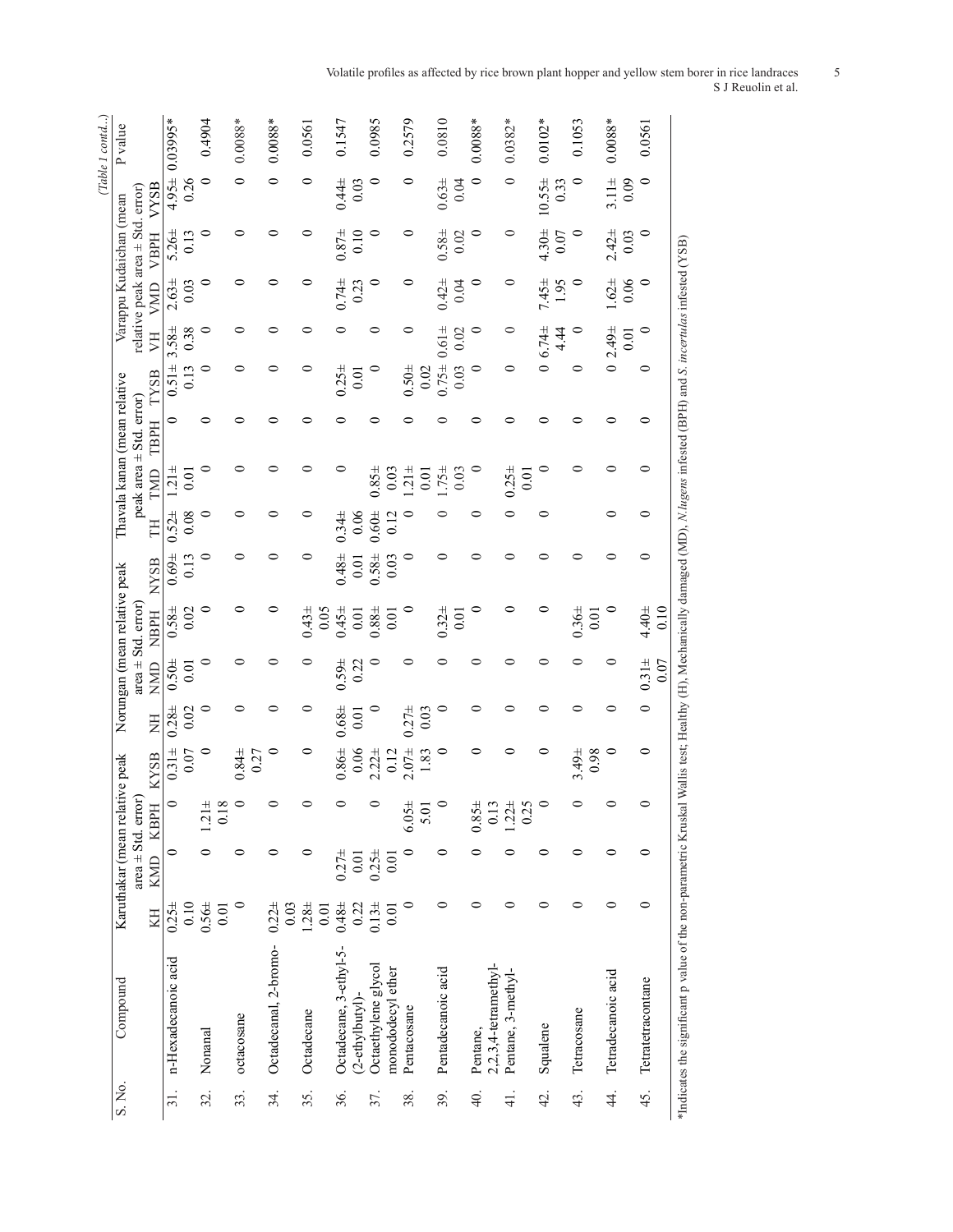Volatile profiles as affected by rice brown plant hopper and yellow stem borer in rice landraces 6 S J Reuolin et al.



Fig. 1 (Supplementary). Variable Importance Projection scores of the Components 1 and 2 for the volatile compounds



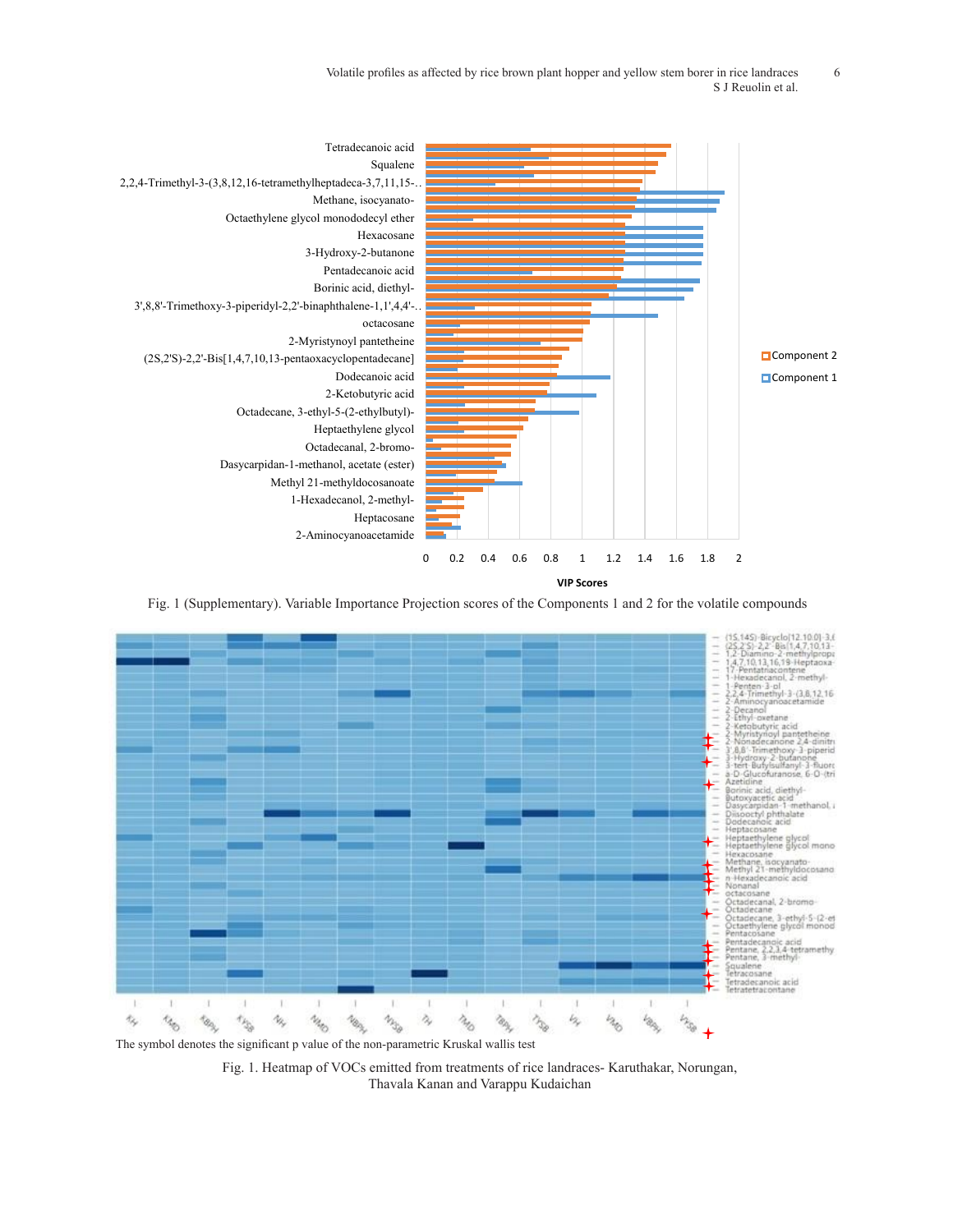

Fig. 2. *K* means clustering heat map Fig. 2. *K* means clustering heat map

of compounds like disooctyl phthalate, n-hexadecanoic and pentadecanoic acids, squalene and tetradecanoic acid. This was also verified from the loadings plot of PCA and PLSDA. Clustering analysis also indicated the uniqueness in the volatile profiles released by each insect species irrespective of the varietal differences. Similar results had been earlier reported (Chen et al., 2020; Lou et al., 2006; Hoballah et al., 2002).

be separated based on their quantitative or qualitative be separated based on their quantitative or qualitative Principal Component Analysis was applied to the 45 volatile compounds to determine whether the samples belonging to different treatments of rice landraces can differences in the emitted volatile profile. PC 1 and PC 2 explained approximately 26.19% and 13.82% of the total variation, respectively which accounts to totally of 40.01%. In Fig. 5, the treatments were represented as the matrix of scores according to the principal components. The numbers in the score plot denote the order of treatment groups as mentioned in the Table 1. Overall, from the results of PCA score plot, it is evident that except Varappu Kudaichan, the landraces were found clustered according to their treatment similarities like the results of clustering analysis. Fig. 6 shows the volatile compounds responsible for the position of particular treatment in the score plot. Their project values on each principal component show how much weight they have on that principal component. For instance, treatment groups like VYSB,



VMD, VBPH, VH, TYSB and NYSB which is on the negative side of the PC1 and PC2 are strongly influenced by the compounds like 2,2,4-Trimethyl-3- (3,8,12,16-tetramethyl heptadeca-3,7,11,15-tetraenyl) cyclohexanol), n-hexadecanoic acid, squalene and tetradecanoic acid. These compounds were also found to be highly correlated among themselves as these vectors lie close to each other with less angle between them. Similarly, certain compounds lie close the PC1 and other compounds to the PC2. These three groups of compounds were found to be at 90° between each group indicating that they are negatively correlated with each group.

Partial Least Squares Discriminant analysis, was applied to make an even better separation between the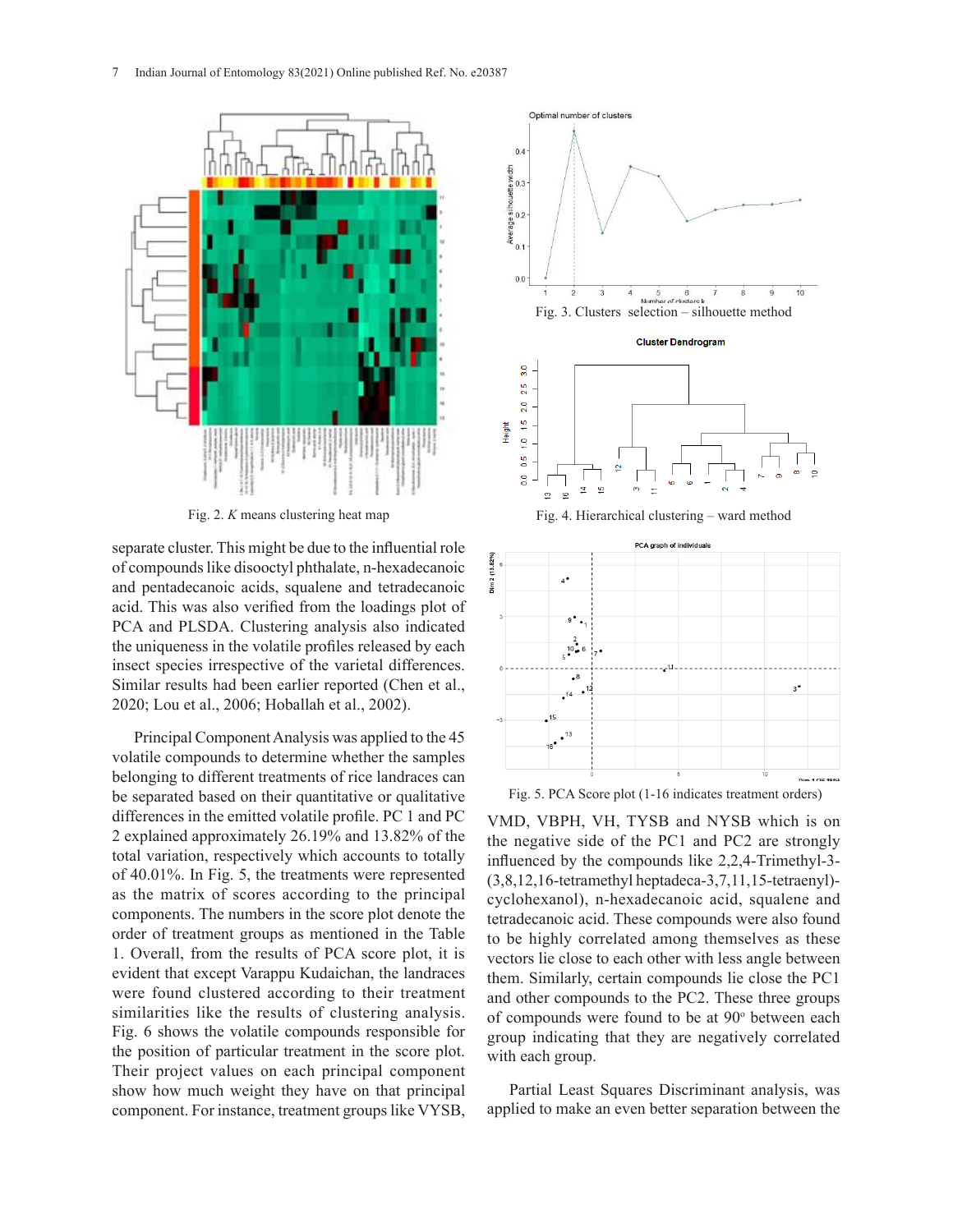

Fig. 6. Loadings plot of variables

treatments of landraces. The 45 volatile compounds were designated as the X-matrix, while the Y matrix consisted of the details of the sixteen treatments. Figure 5a explains 26% and 14% variance of X variate (volatile compounds). Clear differentiation among the rice landrace treatments was observed as given in Fig. 7. Like PCA, the treatments like VH, VMD, VYSB, VBPH, TYSB and NYSB were grouped together. The treatments KBPH and TBPH are far from these groups and lie on the negative side. On the upper side of the plot, treatments like NH, NMD, NBPH, KMD, TMD, KH and TH are together like cluster whereas the treatment  $\frac{1}{2}$  score plot (1-16 indicates treatment orders)  $\frac{1}{2}$ 

KYSB were far from these treatments. Compounds like 8 (2,2,4-Trimethyl-3-(3,8,12,16-tetramethyl heptadeca-3,7,11,15-tetraenyl)-cyclohexanol), 31 (n-hexadecanoic acid), 39 (pentadecanoic acid), 42 (squalene) and 44 (tetradecanoic acid) were found to lie on the correlation circle of the landrace Varappu Kudaichan (Fig. 8). Among the 45 volatile compounds observed, 25 were found to have VIP scores above 1. Of these, 14 volatiles have significant difference with p value  $\leq 0.05$ , and these are considered to be highly influential ones for each treatment groups. Use of VIP scores in multivariate analysis for better diagnosis and understanding was suggested by Galindo-Prieto et al. (2015).

Some of the compounds reported to have significant difference in the present study are known to have influence in tritrophic interaction. The squalene which was found to influence the landrace Varappu Kudaichan is comparatively higher in the YSB and BPH infested treatments. This compound is a triterpenoid and is known to possess wound healing properties. It is also considered to be a potential compound in biological control as it attracts the natural enemies like *Chrysoperla* sp. and some parasitoids (Dutton et al., 2002; Jones et al., 2011). This might be the reason for its relatively higher amount in infested rice landrace. Compounds like n-hexadecanoic acid, pentadecanoic acid and tetradecanoic acid were also found to influence the landrace Varappu Kudaichan. These are saturated fatty acids and play important role in plants, and are known to possess oviposition deterrent activity against



Fig. 7. PLSDA – Score plot



Fig. 8. PLSDA- Loadings plot Fig. 7. PLSDA – Score plot Fig. 8. PLSDA- Loadings plot